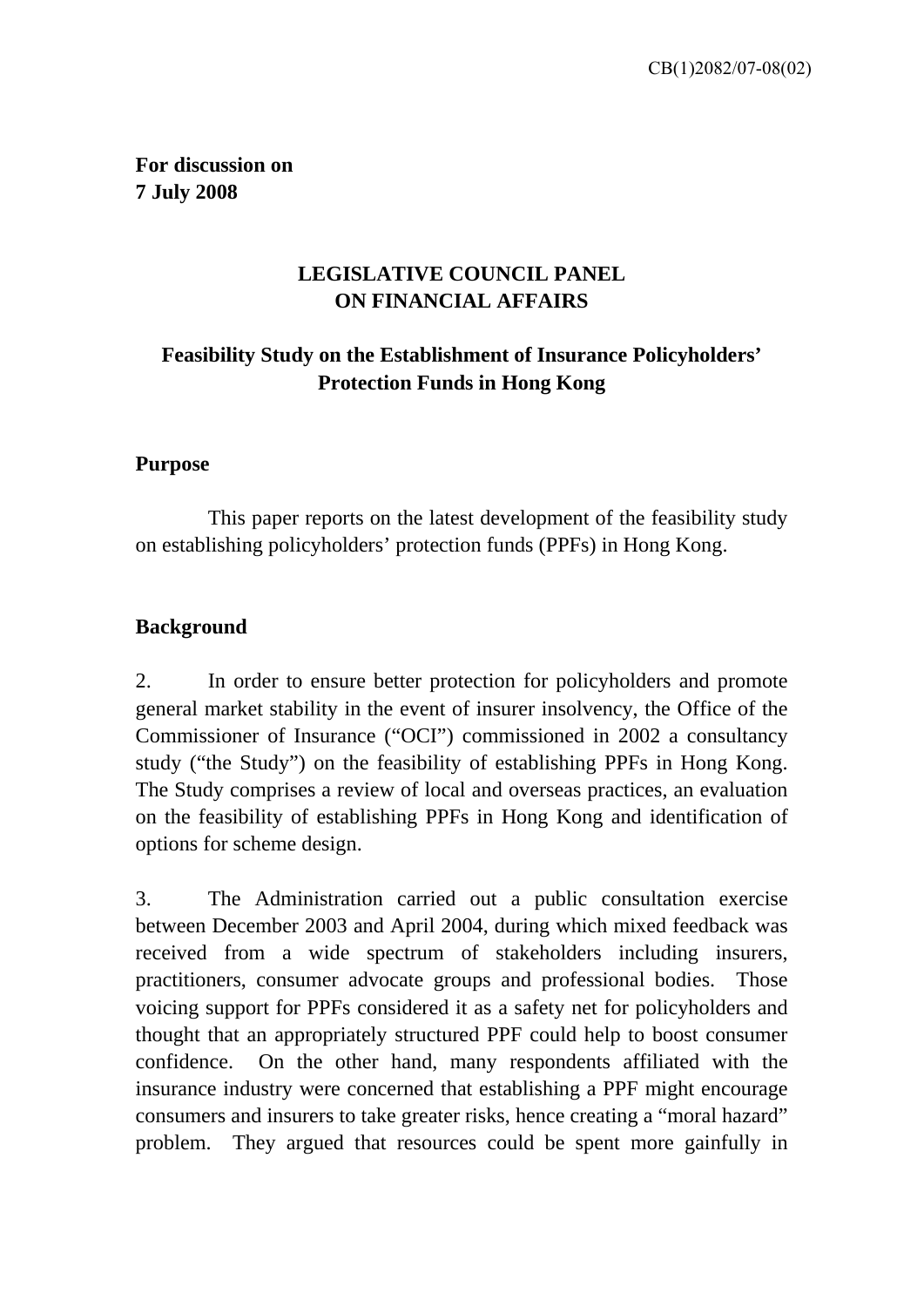strengthening the present regulatory regime as a direct means to mitigate the risk of insolvency. Other concerns cited were resulting impact on the level of premiums, undue stress on other insurers being asked to inject funding into PPFs in the aftermath of a major insolvency, and the equity of instituting an element of cross-subsidisation between policyholders.

4. The Study concludes that the feasibility and success of a PPF in Hong Kong would depend heavily on its scope and nature as well as the extent of industry and public support for it. In the light of the consultation feedback, the Study recommends that the Government should engage relevant parties in deliberating on options for scheme design and mitigating factors to some potential pitfalls before contemplating development of a PPF for Hong Kong. It is also observed that while the scope of coverage and level of protection tend to vary between PPFs in many developed countries, industry levy is their common source of funding. It is therefore imperative to reach a broad understanding with the industry on the need for PPF and the framework governing its establishment before detailed planning could take place.

5. With this in mind, OCI has engaged in a close dialogue with industry stakeholders with a view to addressing the issues mentioned in paragraph 3 above, taking into account the enhancement measures made to the present regulatory regime to reduce "moral hazard" risk.

### **Latest Development**

6. After much discussion and deliberations, the Hong Kong Federation of Insurers ("HKFI"), a trade association representing insurers operating in Hong Kong, has recently indicated its agreement in principle to explore the establishment of a contingency plan to protect policyholders in case of insurer insolvency. To this end, HKFI has set up a task force to take things forward, drawing experience where appropriate from compensation funds currently in place catering for banking depositors, security investors and members of Mandatory Provident Fund schemes, the Employees Compensation Insurer Insolvency Scheme as well as the two existing funds administered by the Motor Insurance Bureau. In doing so, focus will be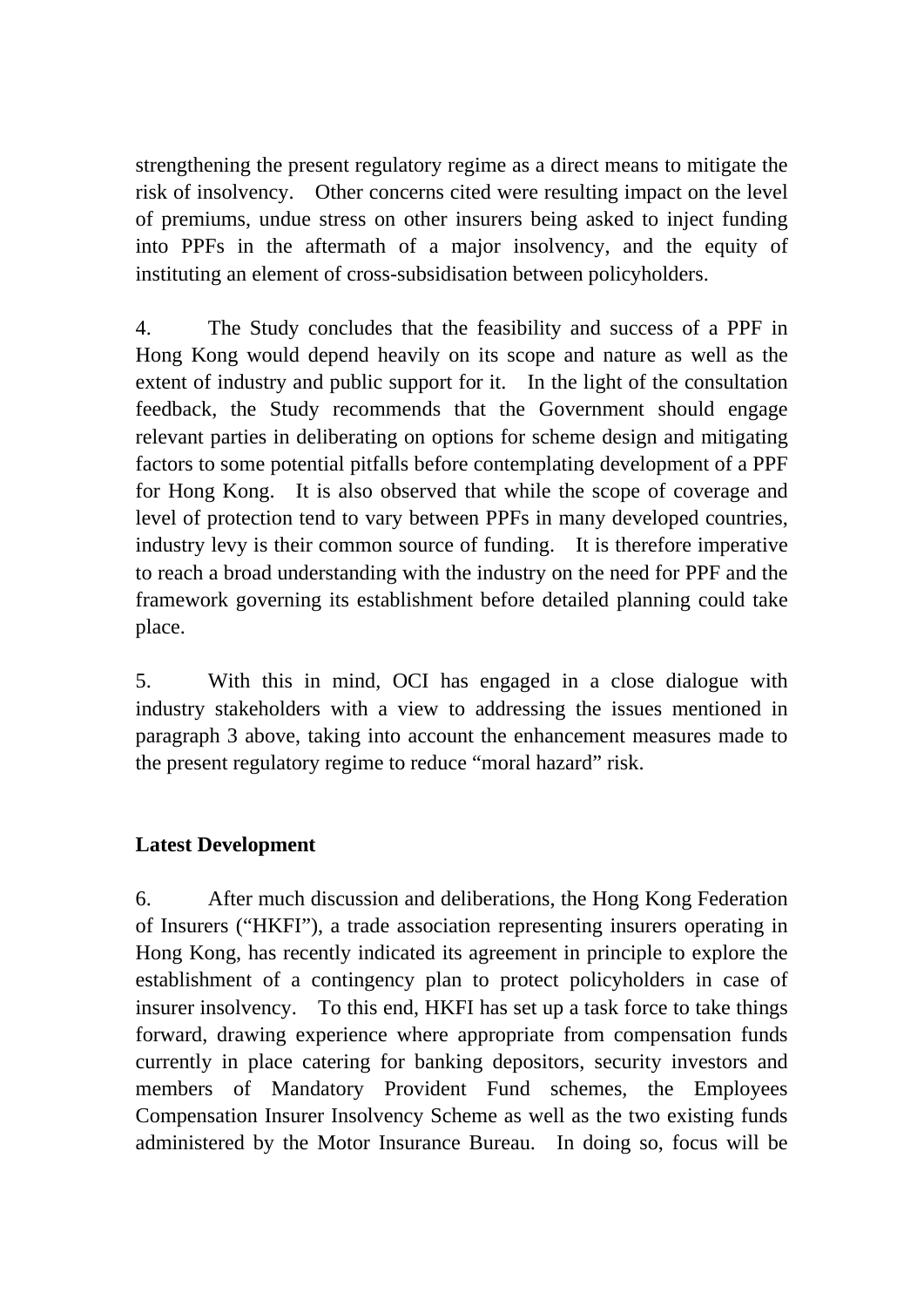placed on the rationale for establishing those funds and their mode of operation, and in particular whether their considerations would apply to the insurance industry.

7. The task force set up by HKFI has identified a number of main issues to be addressed which include –

- (a) whether all types of insurance policies should be covered by the contingency plan and, if so, whether policies with bonus sharing or investment returns should be treated alike in a uniform manner;
- (b) whether a limit should be imposed on the amount of compensation to be received by each policyholder and, if so, what form it should take;
- (c) whether the contingency plan should be funded on a pre-event or post-event basis, balancing the need for certainty of funding and the administrative cost involved; and
- (d) whether flexibility should be introduced to allow for a charging scale based upon the relative size and financial strength of individual insurers .

8. OCI will continue to work in partnership with HKFI with a view to developing an appropriate framework for introducing PPF in Hong Kong taking into account the above issues. Upon development of a draft framework, OCI will engage a wider group of stakeholders to solicit their views. In parallel, OCI will place increased vigor on prudential supervision that constitutes the first line of defense against insolvency by strengthened monitoring of underwriting discipline, capital adequacy and investment strategy of insurers.